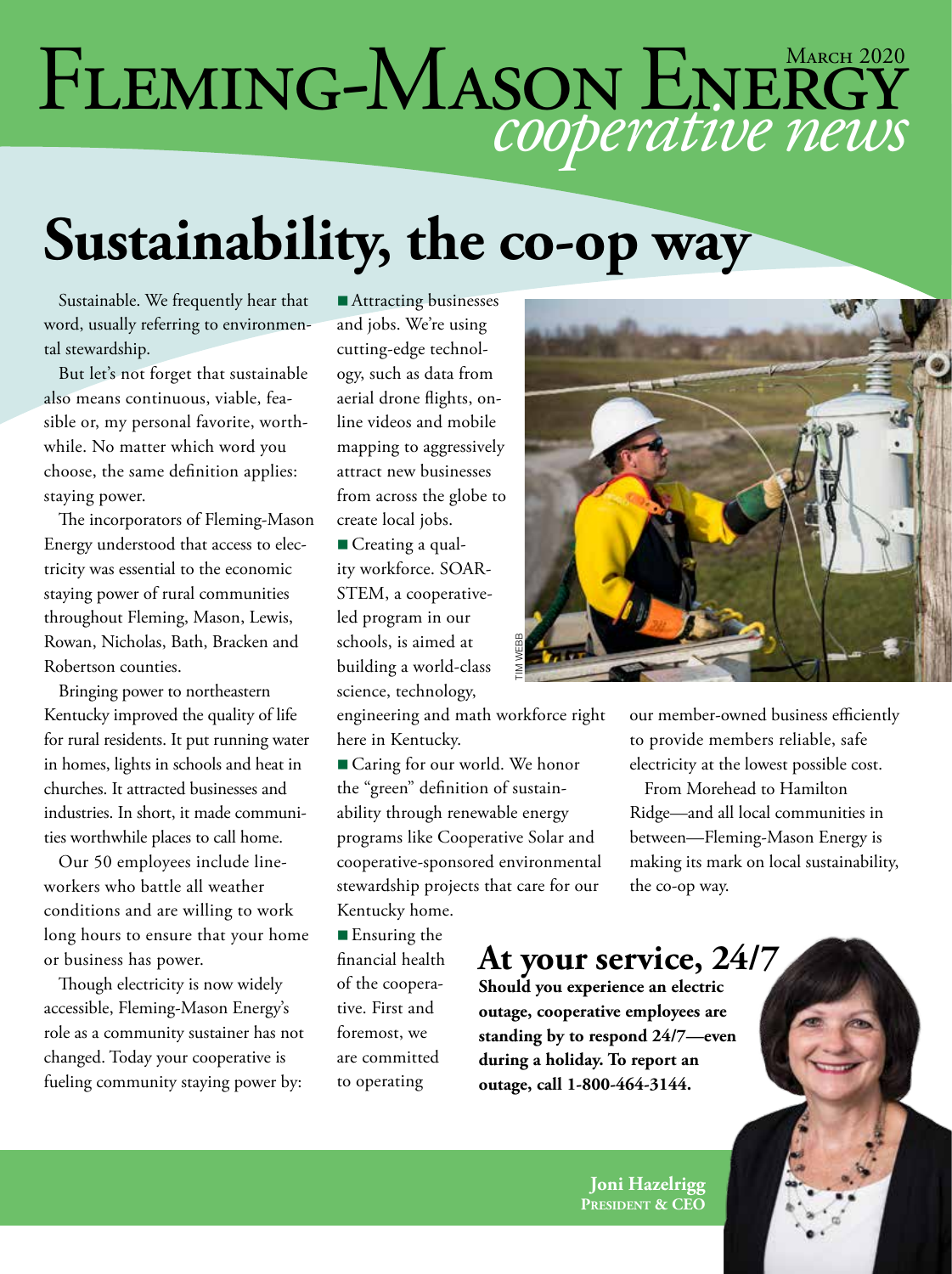

A Touchstone Energy<sup>®</sup> Cooperative A

Contact us: In Fleming County: (606) 845.2661

Other Counties: (800) 464.3144

Hours:  $7:30$  A.M.  $-4:30$  P.M.

Editor Lori K. Ulrich President & CEO Joni Hazelrigg

Board of Directors Lonnie Vice CHAIRMAN

> Tom Saunders Vice Chairman

Dina Gooding Secretary treasurer

Other Directors Timothy S. Eldridge Rick Hord John M. Roe Regina Rose

> Attorneys Marvin Suit Earl Rogers III



#### **Contact Fleming-Mason Energy before you plant trees or build**

If you own property in a rural area with power lines crossing it, please contact Fleming-Mason Energy before you plant trees, build a barn, new house or erect any structure near the right-of-way easement. The right-of-way is the corridor of land on both sides of utility poles that must be kept clear in order to safely provide you with reliable service.

Fleming-Mason Energy will be glad to mark the location of the right-ofway and explain any landscaping or construction requirements necessary.

To keep our electric system accessible, property owners cannot plant incompatible tree species, (any species that would attain a height greater than 10 feet at maturity), construct buildings, structures, foundations, garden sheds, signs or erect any other structures within the right-of-way. Flower beds, vegetable gardens, compatible tree species, crops and fields for livestock grazing are acceptable within a right-of-way. YUNAVA1

When planting around pad-mounted transformers (the green utility boxes in your yard) or other electrical equipment, please leave adequate space for co-op employees to do maintenance.



When in doubt, though, please call before you landscape or build.

Call before you do any digging, to make sure you avoid hitting an underground utility line by accident. Fleming-Mason Energy participates in the state call center, so simply call 811 to check, or call our co-op offices, whether you are planning to dig yourself or if you are hiring a professional.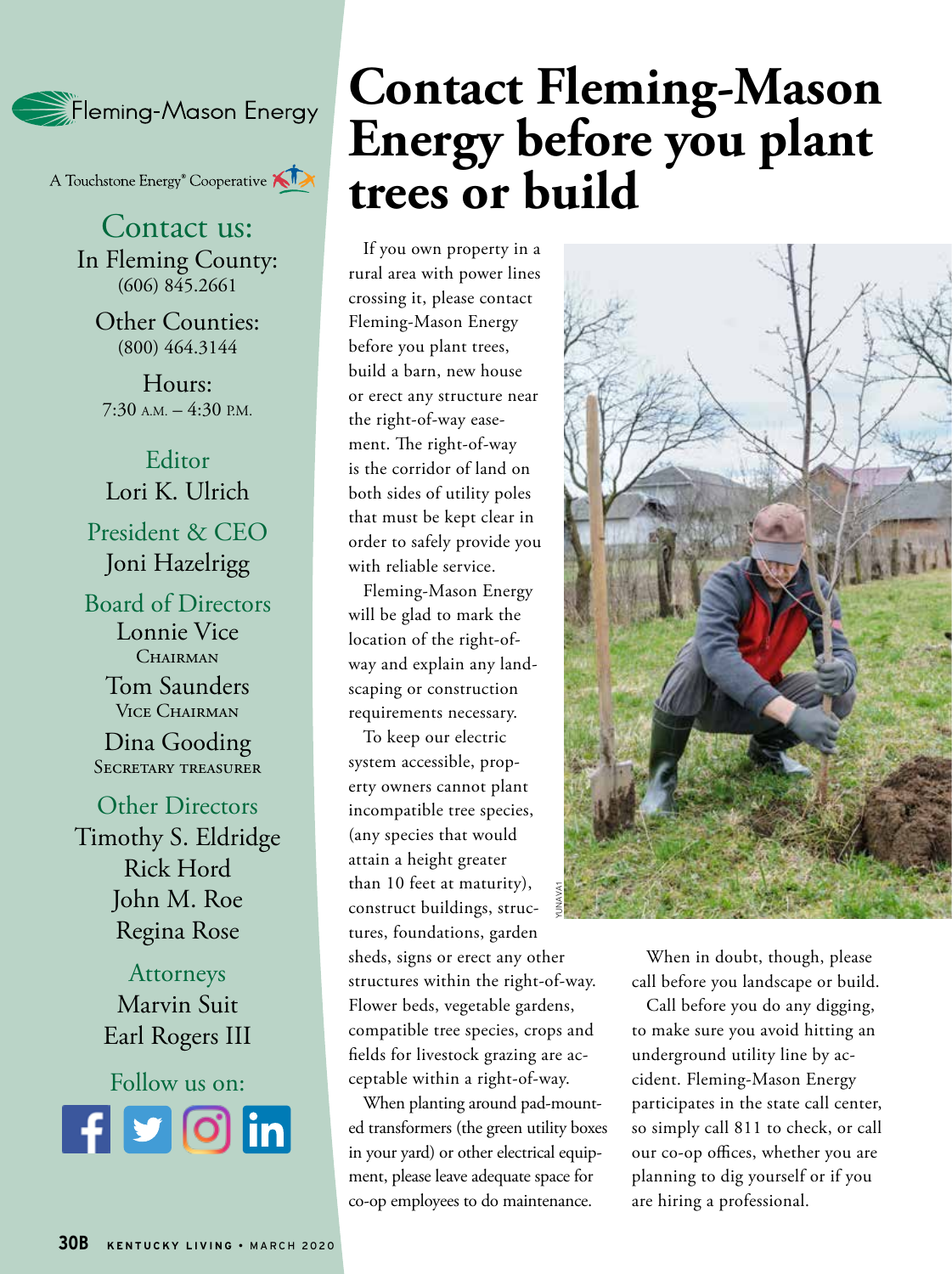#### **Scholarship deadline is March 31, 2020**

Fleming-Mason Energy is proud to sponsor its 2020 Annual Meeting Scholarship contest. This program was designed to enhance the education and resulting careers of deserving students by offering 10 scholarships of \$1,000 each. Some of the participation requirements are: ■ Candidates must be from the Fleming-Mason Energy service area and their parent(s) or legal guardian(s) must be a resident of the said area AND a member of Fleming-Mason Energy. Applicant's parent(s) or legal guardian(s) must have a residential or business account with Fleming-Mason Energy and the account must be registered in one or both names.

■ The candidate must be a graduating high school senior in good standing.

■ The applicant must be enrolled or planning to enroll in an educational or training institution.



*Fleming-Mason Energy 2019 scholarship recipients. Photo: Matt Goins*

■ Candidates must agree to appear in person at the Fleming-Mason Energy Annual Meeting to be held on June 11, 2020. All applications must be received and/or postmarked on or before March 31, 2020.

To obtain a complete list of qualifications and an application, visit www.fme.coop and click on "Youth Activities," or check with your guidance counselor's office.

#### *Safety Matters* **Work safely near power lines this spring**

Whether trimming trees, using ladders outside, harvesting crops or flying drones, thinking about electric power line safety is important every day.

Trimming trees or bushes near power lines can be dangerous because electricity can arc from the power line to the tool, potentially causing injuries and even death. When working near power lines, look up and stay at least 10 feet away from them at all times.

When using a ladder to climb on the roof or to trim trees, the same rule applies. Keep 10 feet between you and any power line.

When using tractors or other farm machinery, be sure there is 10 feet of clearance between the equipment and any overhead line.

Use caution and check local laws before flying a drone near power lines, power plants, substations and other electrical equipment. A drone crash can cause a power outage and operating drones near electric infrastructure could violate local ordinances.

Power lines are necessary to distribute electricity to homes and businesses, but always respect potential safety hazards when working near them.

Fleming-Mason Energy hopes you will be safe around power lines.